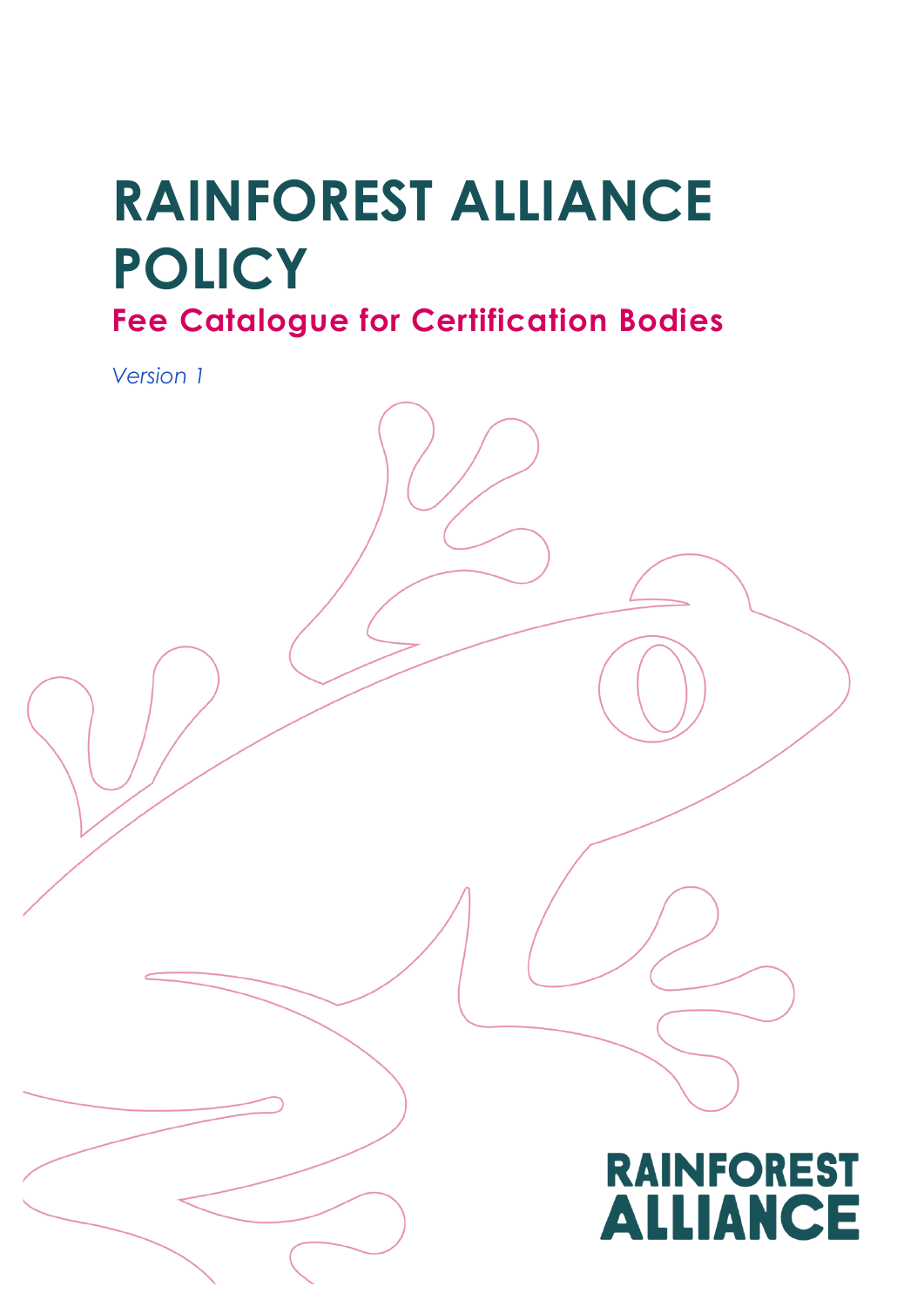

The Rainforest Alliance is creating a more sustainable world by using social and market forces to protect nature and improve the lives of farmers and forest communities.

### Translation Disclaimer

For any question related to the precise meaning of the information contained in the translation, please refer to the official English version for clarification. Any discrepancies or differences in meaning due to translation are not binding and have no effect for auditing or certification purposes.

#### More information?

For more information about the Rainforest Alliance, visit [www.rainforest-alliance.org](http://www.rainforest-alliance.org/) or contact [info@ra.org](mailto:contact info@ra.org )

| <b>Document Name:</b>                                  | Document Code:                    | Version:                |  |
|--------------------------------------------------------|-----------------------------------|-------------------------|--|
| Fee Catalogue for Certification                        | $SA-P-GA-10-V1$                   | V <sub>1</sub>          |  |
| <b>Bodies</b>                                          |                                   |                         |  |
| <b>Issue Date:</b>                                     | <b>Binding date:</b>              | <b>Expiration date:</b> |  |
| May 2021                                               | July 1, 2021                      | Until next review       |  |
| Developed by:                                          | Approved by:                      |                         |  |
| Global Assurance                                       | Director, Standards and Assurance |                         |  |
| Linked to (code and name of documents, if applicable): |                                   |                         |  |
| 2020 Rainforest Alliance Rules for CBs version 1.1     |                                   |                         |  |
| <b>Replaces:</b>                                       |                                   |                         |  |
| N/A                                                    |                                   |                         |  |
| Applicable to:                                         |                                   |                         |  |
| Certification bodies                                   |                                   |                         |  |
| <b>Country/Regions:</b>                                |                                   |                         |  |
| All countries                                          |                                   |                         |  |
| Crops:                                                 | <b>Type of organizations:</b>     |                         |  |
| N/A                                                    | Certification Bodies              |                         |  |

This policy document is binding. This means that it must be adhered to; therefore, this policy supersedes any related rules or requirements contained in the documents listed in the section "linked to" and/or "replaces" for those party or parties as indicated in the "applicable to" section.

*Any use of this content including reproduction, modification, distribution or republication, without the prior written consent of Rainforest Alliance is strictly prohibited.*

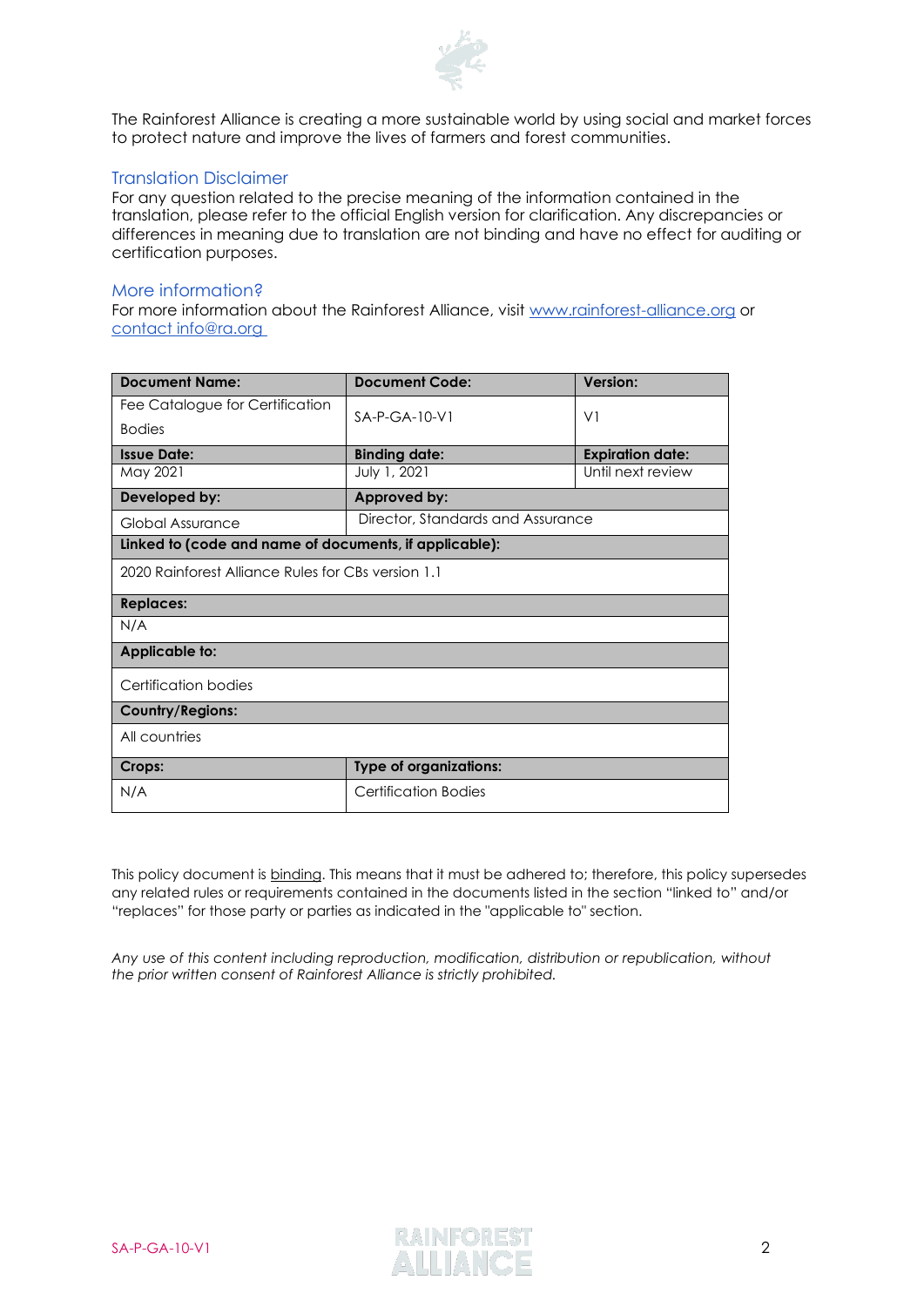

# **INTRODUCTION**

The Rainforest Fee Catalogue describes the fees applicable to Certification Bodies according to Section 1.6, Assurances Costs, of the Rules for Certification Bodies.

## **1. REGULAR FEES**

1.1 The Rainforest Fee Catalogue describes the fees applicable to Certification Bodies according to the Rules for Certification Bodies, Section 1.6, Assurances cost.

| <b>Type of Fee</b>                    | <b>Fee</b> (in U.S. Dollars) |
|---------------------------------------|------------------------------|
| <b>Base Fee</b>                       | 2,000.00                     |
| Fee per country with activity         | -200.00                      |
| Fee per certificate issued or renewed | 25.OO                        |

- 1.2 The base fee and the fee per country with activity must be paid yearly, starting on January 2022.
- 1.3 The fee per certificate issued does not apply to the one-year validity certificates issued during the "transition year".
- 1.4 The fee per country with activity only applies in countries where the CB has five or more valid certificates issued by every December 31st.
- 1.5 Particular fees must be paid by the CB on a yearly basis, by every February 28<sup>th</sup>, the latest.

## **2. PARTICULAR FEES**

2.1 These fees cover non-regular costs linked to scope extension requests and lifting of sanctions, as described in the table below.

|                                                           | Fee               |
|-----------------------------------------------------------|-------------------|
| <b>Type of Fee</b>                                        | (in U.S. Dollars) |
| Lifting a sanction through an office or field audit.      |                   |
| Daily fee, plus travel costs.                             | 1,000.00          |
| Investigation audits, either desk or on-site.             |                   |
| Daily fee, plus travel costs.                             | 1,000.00          |
| Training.                                                 |                   |
| Daily fee, plus travel costs, when applicable.            | 1,000.00          |
| CB Application Assessment (New CBs)                       | To be defined     |
| Scope extension assessment for farm or supply             |                   |
| chain                                                     |                   |
| Daily fee, plus travel costs, when applicable.            | 1,000.00          |
| Scope extension assessment for new countries              |                   |
| This is a fixed cost per new country, not a cost per day. |                   |

2.2 Rainforest Alliance may charge the CB the abovementioned fees for audits to lift a warning and will charge fees for audits destined to lifting a yellow or red card. The number of audits and the audit duration will be determined by Rainforest Alliance depending on the nature and number of nonconformities that led to the sanction decision.